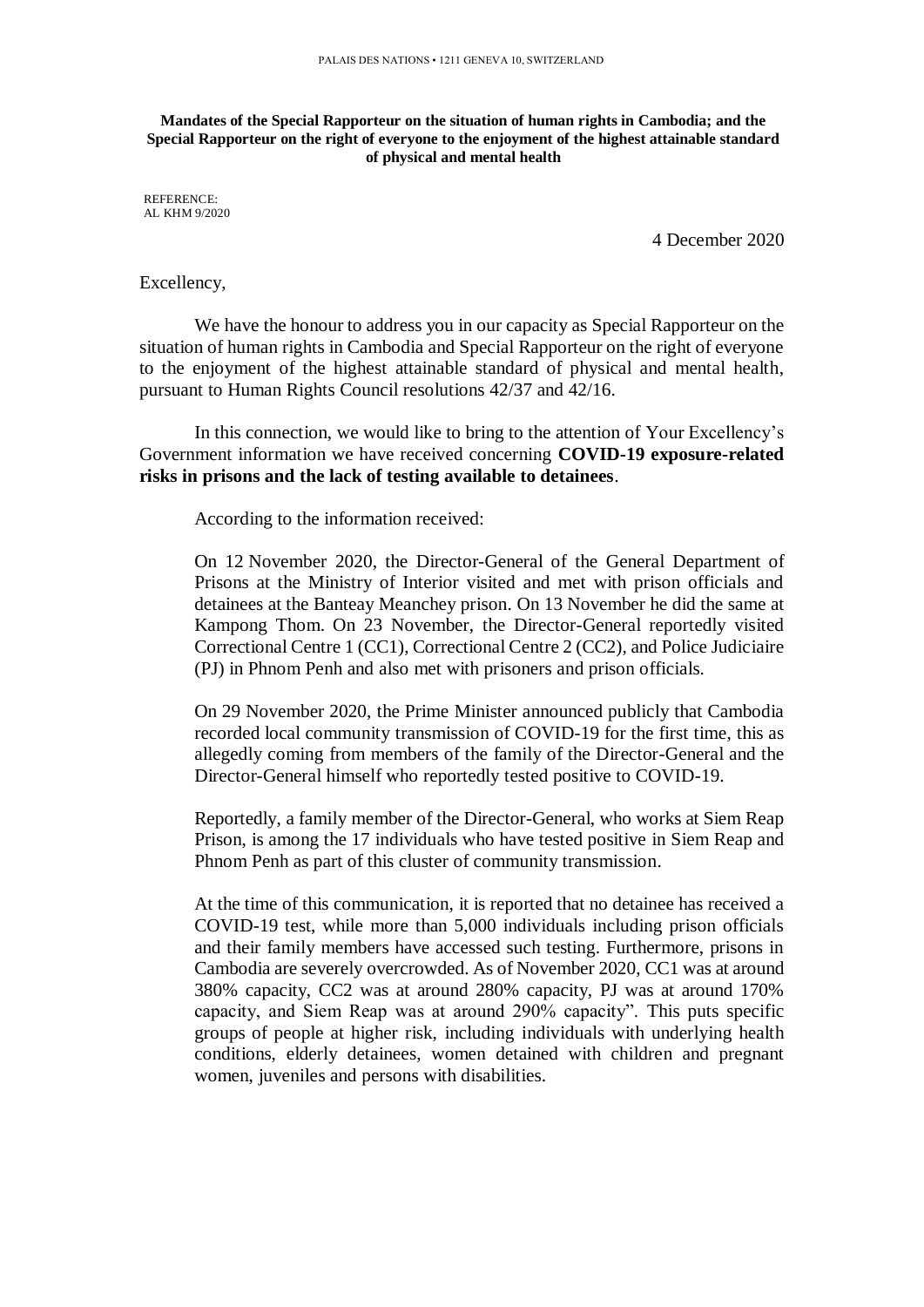It was also reported that since 30 November in person-family visits have been suspended in the five affected prisons and that a pre-existing ban on phone calls remains in effect in all prisons.

While we do not wish to prejudge the accuracy of the information received, we wish to express our concern at the above, which could be in contravention of article 6 of the International Covenant on Civil in Political Rights, ratified by Cambodia in 1992, that protects the right to life. Accordingly, by depriving persons of their liberty, States assume responsibility to care for their life and bodily integrity. States have a heightened duty of care to protect inmates' physical, mental health and well-being and must take any necessary measures to protect the lives of individuals deprived of their liberty (Human Rights Committee, General Comment No. 36, para. 25).

Infectious and communicable diseases may spread easily in overcrowded detention facilities due to poor hygiene and sanitation, which may adversely impact on the human rights of the detainees. If not promptly and adequately treated, infections and communicable diseases may lead to lethal consequences.<sup>1</sup> We remind Your Excellency's Government that adequate soap, clean water and other infection control measures should be provided free to those deprived of their liberty and measures taken to ensure all persons can protect themselves and those around them.

In the context of a pandemic such as COVID-19, where the risk of contagion endangers the health and life of the population, States have a greater duty to prevent violations of the rights of persons deprived of their liberty, avoiding overcrowding and ensuring hygiene and sanitation in prisons and other detention centers as indicated by various United Nations Special Procedures and the United Nations High Commissioner for Human Rights.<sup>2</sup> While taking note of the recent efforts by the Ministry of Justice to address the backlog of cases in courts, the prisons in Cambodia remain seriously overcrowded. We are concerned of the risk that COVID-19, once in the prison population, may spread swiftly with devastating consequences. Preventing the spread of COVID-19 in detention centres is an issue of public health and in the interest of not only the persons deprived of liberty but also of the staff of the facilities and the general public.

As a matter of urgency, we request Your Excellency's Government to prioritize mandatory COVID-19 testing for all detainees at the above-mentioned prisons as a measure to control any potential outbreak and ensure that all personnel working in the affected prisons exercise the highest level of infection prevention and control in accordance with the WHO guidelines. We would strongly urge Your Excellency's Government to work closely with WHO to maximize preparedness for combatting the

-

<sup>&</sup>lt;sup>1</sup> Report of the High Commissioner for Human Rights, Human Rights in the administration of justice (A/HRC/42/20): [https://www.ohchr.org/Documents/Issues/RuleOfLaw/Violence/A\\_HRC\\_42\\_20\\_AUV\\_EN.pdf;](https://www.ohchr.org/Documents/Issues/RuleOfLaw/Violence/A_HRC_42_20_AUV_EN.pdf) and Report of the Special Rapporteur on the right of everyone to the enjoyment of the highest attainable standard of physical and mental health, Deprivation of liberty and the right to health (A/HRC/38/36): <https://documents-dds-ny.un.org/doc/UNDOC/GEN/G18/101/42/PDF/G1810142.pdf?OpenElement>

<sup>2</sup> <https://www.ohchr.org/EN/NewsEvents/Pages/DisplayNews.aspx?NewsID=25745&LangID=E>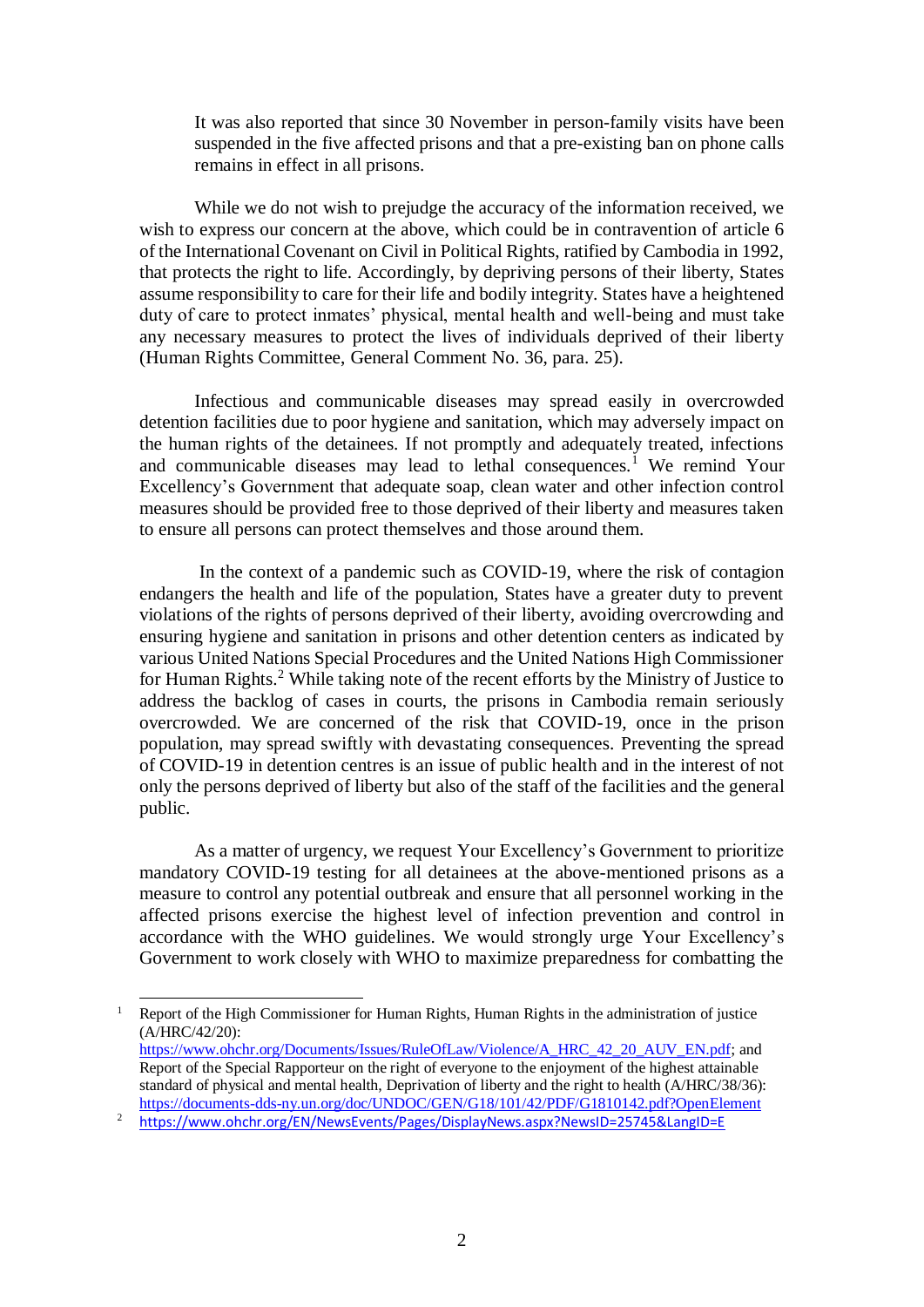disease in detention centers and ensure that persons deprived of their liberty have access to COVID-19 related measures including prevention, testing and treatment.

In case of suspension of in-person family visits, substitution by other measures, such as free phone calls, should be made available in the prisons affected and any interference with privacy or family must not be arbitrary or unlawful. Particular efforts should be made to ensure family visits and alternatives are provided to all persons in detention who are in situations of vulnerability, including persons with disabilities who may not otherwise be able to maintain contact with their families through other means, to ensure that they are not placed in facilities in non-punitive isolation or quarantine with access to appropriate medical care.

We urge that Your Excellency's Government take steps to address prison overcrowding by prioritising the release of individuals with underlying health conditions, elderly detainees, women detained with children and pregnant women, juveniles, persons with disabilities, persons accused/convicted for committing minor offences, persons with imminent release dates, those detained for offences not recognized under international law. We urge the Government to release pre-trial detainees under judicial supervision and consider non-custodial options for others. The Government should also take concrete steps toward release anyone whose detention is arbitrary or otherwise does not comply with domestic or international human rights standards.<sup>3</sup>

In connection with the above alleged facts and concerns, please refer to the **Annex on Reference to international human rights law** attached to this letter which cites international human rights instruments and standards relevant to these allegations.

As it is our responsibility, under the mandates provided to us by the Human Rights Council, to seek to clarify all cases brought to our attention, we would be grateful for your observations on the following matters:

- 1. Please provide any additional information and any comment you may have on the above.
- 2. Please provide information on steps taken/to be taken by Your Excellency's Government to ensure that all detainees at the abovementioned prisons will have access to COVID-19 testing, including whether Your Excellency's Government is planning to allocate additional funds and human resources in this regard.
- 3. Please provide information on the measures that Your Excellency's Government will take to ensure appropriate health-care for detainees in case they have contracted COVID-19 and preventing measures to control the spread of the virus.

-

<sup>3</sup> [https://interagencystandingcommittee.org/other/iasc-interim-guidance-covid-19-focus-persons](https://interagencystandingcommittee.org/other/iasc-interim-guidance-covid-19-focus-persons-deprived-their-liberty-developed-ohchr-and-who)[deprived-their-liberty-developed-ohchr-and-who](https://interagencystandingcommittee.org/other/iasc-interim-guidance-covid-19-focus-persons-deprived-their-liberty-developed-ohchr-and-who)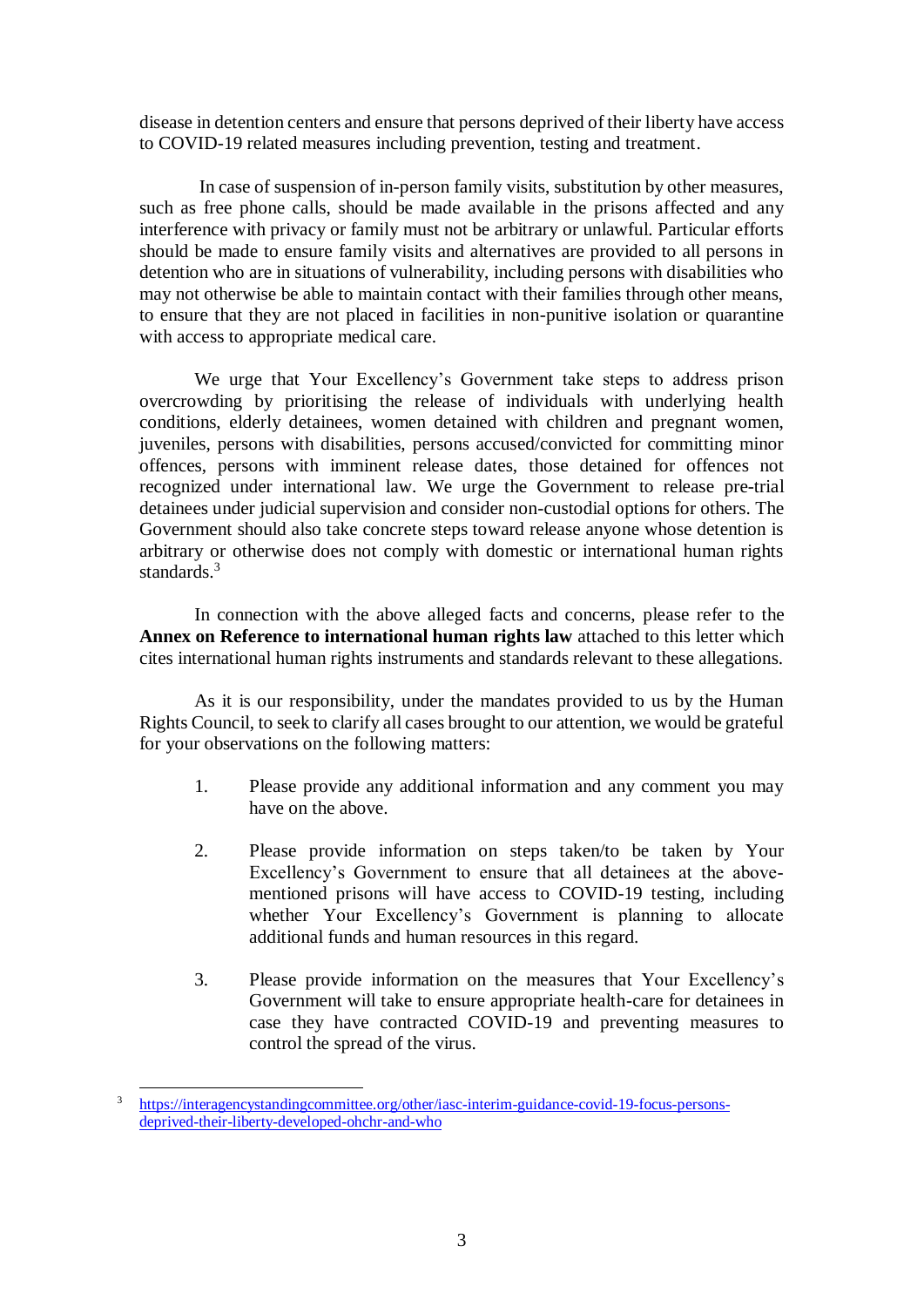4. Please indicate the measures Your Excellency's Government is undertaking to reduce the prison overcrowding in these prisons, including alternatives to detention, in light of the local transmission of COVID-19.

This communication and any response received from your Excellency's Government will be made public via the communications reporting [website](https://spcommreports.ohchr.org/) within 60 days. They will also subsequently be made available in the usual report to be presented to the Human Rights Council.

While awaiting a reply, we urge that all necessary interim measures be taken to halt the alleged violations and prevent their re-occurrence and to ensure the full protection against infection and treatment in event of infection of all those deprived of their liberty on an equal basis to others in the community.

We may publicly express our concerns in the near future as, in our view, the information upon which the press release will be based is sufficiently reliable to indicate a matter warranting immediate attention. We also believe that the wider public should be alerted to the potential implications of the above-mentioned allegations. The press release will indicate that we have been in contact with Your Excellency's Government's to clarify the issue/s in question.

Please accept, Excellency, the assurances of our highest consideration.

Rhona Smith Special Rapporteur on the situation of human rights in Cambodia

Tlaleng Mofokeng Special Rapporteur on the right of everyone to the enjoyment of the highest attainable standard of physical and mental health